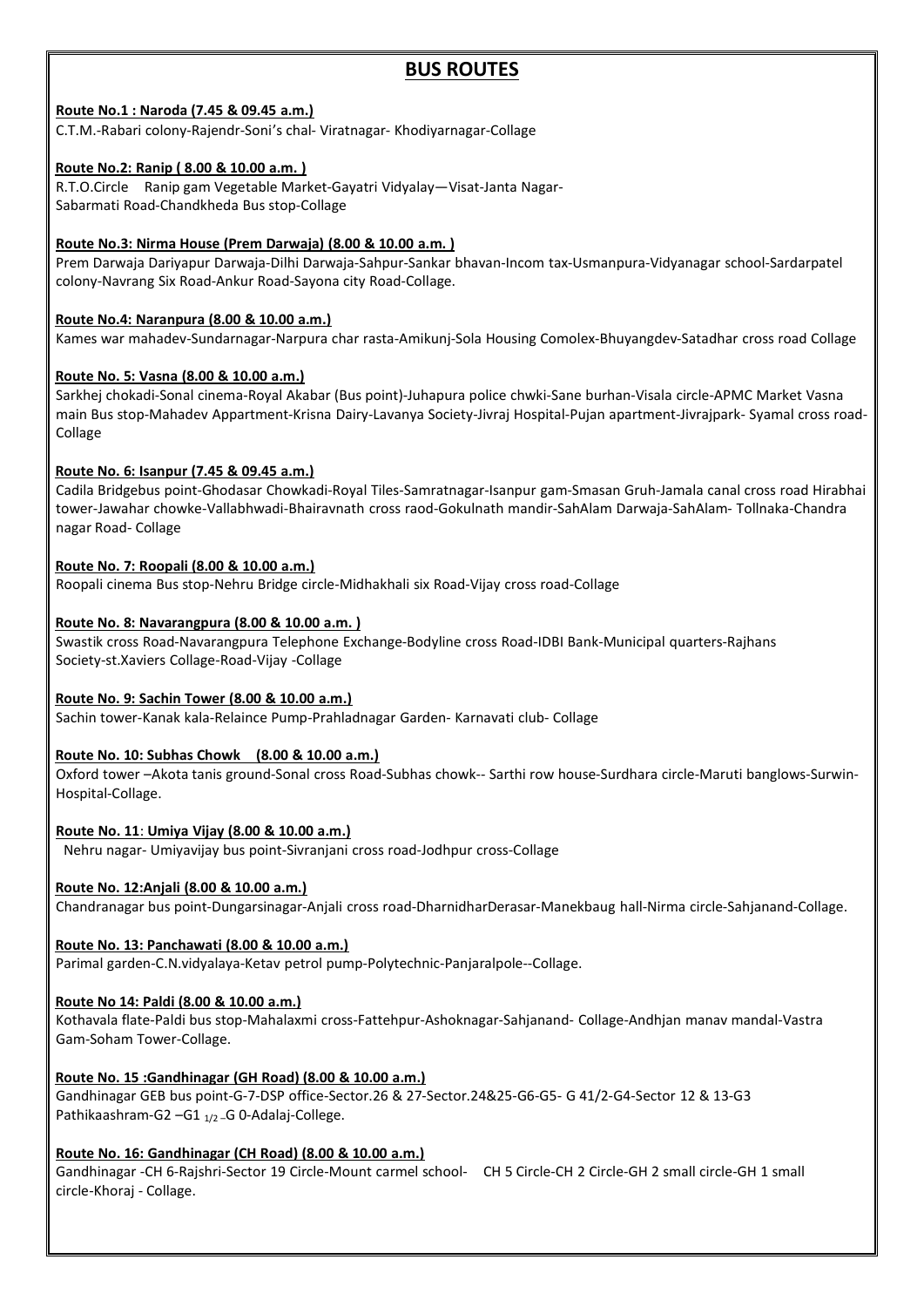Route No. 17: Maninagar ( 7.45 & 09.45 a.m.)<br>Maninagar Railway Crossing Bus Point-Madrasi Mandir- Nathalal Gharda gar Over Bridge-L.G.Corner-Maninagar Cross<br>Road-Rambag-Krisnabag-Puspkunj circle-Gordhanwadi Shelat Bhuvan-D Route No. 17: Maninagar (7.45 & 09.45 a.m.)<br>Maninagar Railway Crossing Bus Point-Madrasi Mandir- Nathalal Gharda gar Over Bridge-L.G.Corner-Maninagar Cross<br>Road-Rambag-Krisnabag-Puspkunj circle-Gordhanwadi Shelat Bhuvan-Dh Route No. 17: Maninagar (7.45 & 09.45 a.m.)<br>Maninagar Railway Crossing Bus Point-Madrasi Mandir-Nathalal Gharda gar Over Bridge-L.G.Corner-Maninagar Cross<br>Road-Rambag-Krisnabag-Puspkunj circle-Gordhanwadi Shelat Bhuvan-Dho Route No. 17: Maninagar (7.45 & 09.45 a.m.)<br>Maninagar Railway Crossing Bus Point-Madrasi Mandir- Nathalal Gharda gar Over Bridge-L.G.Corner-Maninagar C<br>Route No.18: Civil (8.00 & 10.00 a.m.)<br>Indira Bridge-Civil-Meghani nag Route No. 17: Maninagar (7.45 & 09.45 a.m.)<br>Maninagar Railway Crossing Bus Point-Madrasi Mandir- Nathalal Gharda gar Over Bridge-L.G.Corner-Maninagar Cross<br>Road-Rambag-Krisnabag-Puspkunj circle-Gordhanwadi Shelat Bhuvan-Dh Route No. 17: Maninagar (7.45 & 09.45 a.m.)<br>Maninagar Railway Crossing Bus Point-Madrasi Mandir- Nathalal Gharda gar Over Bridge-L.G.Corner-Maninagar Cros<br>Road-Rambag-Krisnabag-Puspkunj circle-Gordhanwadi Shelat Bhuvan-Dho Route No. 17: Maninagar (7.45 & 09.45 a.m.)<br>Maninagar Railway Crossing Bus Point-Madrasi Mandir- Nathalal Gharda gar Over Bridge-L.G.Corner-Maninagar Cross<br>Road-Rambag-Krisnabag-Puspkunj circle-Gordhanwadi Shelat Bhuvan-Dh Route No. 17: Maninagar (7.45 & 09.45 a.m.)<br>Maninagar Railway Crossing Bus Point-Madrasi Mandir- Nathalal Gharda gar Over Bridge-L.G.Corner-Maninagar Cross<br>Road-Rambag-Krisnabag-Puspkunj circle-Gordhanwadi Shelat Bhuvan-Dh Route No. 17: Maninagar (7.45 & 09.45 a.m.)<br>Maninagar Railway Crossing Bus Point-Madrasi Mandir- Nathalal Gharda gar Over Bridge-L.G.Corner-Maninagar Cross<br>Road-Rambag-Krisnabag-Puspkunj circle-Gordhanwadi Shelat Bhuvan-Dh **Route No. 17: Maninagar (7.45 & 09.45 a.m.)**<br>Maninagar Railway Crossing Bus Point-Madrasi Mandir- Nathalal Gharda gar Over Bridge-L.G.Corner-Maninagar Cross<br>Road-Rambag-Krisnabag-Puspkunj circle-Gordhanwadi Shelat Bhuvan-Route No. 17: Maninagar (7.45 & 09.45 a.m.)<br>Maninagar Railway Crossing Bus Point-Madrasi Mandir- Nathalal Gharda gar Over Bridge-L.G.Corner-Maninagar Cross<br>Road-Rambag-Krisnabag-Puspkunj circle-Gordhanwadi Shelat Bhuvan-Dh Route No. 17: Maninagar ( 7.45 & 09.45 a.m.)<br>Maninagar Railway Crossing Bus Point-Madrasi Mandir- Nathalal Gharda gar Over Bridge-L.G.Corner-Maninagar Cross<br>Road-Rambag-Krisnabag-Puspkunj circle-Gordhanwadi Shelat Bhuvan-D Route No. 17: Maninagar (7.45 & 09.45 a.m.)<br>Maninagar Railway Crossing Bus Point-Madrasi Mandir- Nathalal Gharda gar Over Bridge-LG Corner-Maninagar Cross<br>Road-Rambag-Krisnabag-Puspkunj circle-Gordhanwadi Shelat Bhuvan-Dho **Route No. 17: Maninagar ( 7.45 & 09.45 a.m.)**<br>Maninagar Railway Crossing Bus Point-Madrasi Mandir- Nathalal Gharda gar Over Bridge-L.G.Corner-Maninagar Cross<br>Road-Rambag-Krisnabag-Puspkunj circle-Gordhanwadi Shelat Bhuvan **Route No. 17: Maninagar (7.45 & 09.45 an.1)**<br>Maninagar Railway Crossing Bus Point-Madrasi Mandir- Nathalal Gharda gar Over Bridge-LG.Corner-Maninagar Cross<br>Road-Rambag-Kisnabag-Puspkun) circle-Gordhanwadi Shelat Bhuvan-Dh

Road-Rambag-Krisnabag-Puspkunj circle-Gordhanwadi Shelat Bhuvan-Dhor Bazaar-College.<br>**Route No.18: Civil (8.00 & 10.00 a.m.)**<br>Indira Bridge-Civil-Meghani nagar-Sahi bag-Subhas Bridge-Sabarmati Road-Janta nagar-Chandkheda-R **Route No.18: Civil (8.00 & 10.00 a.m.)**<br> **Route No.18: Civil (8.00 & 10.00 a.m.)**<br> **Route No-19:-Vadaj ( 8.00 & 10.00 a.m.)**<br> **Route No-19:-Vadaj ( 8.00 & 10.00 a.m.)**<br> **Route No-19:-Vadaj ( 8.00 & 10.00 a.m.)**<br> **Route No** Indira Bridge-Civil-Meghani nagar-Sahi bag-Subhas Bridge-Sabarmati Road-Janta nagar-Chandkheda-Ring road-Collay<br>**Route No-19:-Vadaj ( 8.00 & 10.00 a.m.)**<br>Vyasvadi-Akhabar nagar-Bhimijipura-Ankur-Shastrinagar-Prabhatnchowk-**Route No-19:-Vadaj (8.00 & 10.00 a.m.)**<br>Vyasvadi-Akhabar nagar-Bhimjipura-Ankur-Shastrinagar-Prabhatnchowk-Nirman tower-Collage<br>Route No-20:Naroda patia (7.45 & 09.45 a.m.)<br>Thakkarbapa nagar-Bajarang Ashram-Naroda patia-C

Vyasvadi-Akhabar nagar-Bhimijpura-Ankur-Shastrinagar-Prabhatnchowk-Nirman tower-Collage<br>
Route No- 20:Naroda patia (1.45-8.09.45-a.m.)<br>
Thakkarbapa nagar-Bajarang Ashram-Naroda patia-Collage<br>
Route No-21-Anand nagar (8.00 **Route No 20:Naroda patia (7.45 & 09.45 a.m.)**<br>Thakkarbapa naga-Bajarang Ashram-Naroda patia-Collage<br> **Route No-21-Anand nagar (8.00 & 10.00 a.m.)**<br>
Vejalpur gam-Jivraj cross Road-Anand nagar cross Road-Collage<br> **Route No-**Thakkarbapa nagar-Bajarang Ashram-Naroda patia-Collage<br>
Route No-21-Anand nagar (8.00 & 10.00 a.m.)<br>
Velaipur gam-livraj cross Road-Anand nagar cross Road-Collage<br>
Route No- 22- Vikramnagar-Bopal (8.00 & 10.00 a.m.)<br>
Route **Route No-21-Anand nagar (8.00 & 10.00 a.m.)**<br>Neplayr gam-livraj cross Road-Anand nagar cross Road-Collage<br>**Route No-22- Vikrammagar-Bonal (8.00 & 10.00 a.m.)**<br>Starting magar, Bopat cross road, Science city Road-Kargil pum Vejalpur gam-Jivraj cross Road-Anand nagar cross Road-Collage<br>
Route No- 22- Vikrammagar-Bopal (8.00 & 10.00 a.m.)<br>
Vikram nagar, Bopal cross road. Science city Road-Kargil pump,Collage<br>
Route No- 23-Vande-Mataram-Umiya ho Route No-22-Vikramnagar-Bopal (8.00 & 10.00 a.m.)<br>
Vikram nagar, Bopal cross road. Science city Road- Kargii pump,Collage<br>
Route No-23-Vande-Mataram (8.00 & 10.00 a.m.)<br>
Sandipani Hostel- Vande-Mataram-Umiya holl, K.K. Nag Vikram nagar, Bopal cross road. Science city Road- Kargli pump, Collage<br>
Route No- 23-Vande-Mataram (8.00 & 10.00 a.m.)<br>
Sandipani Hostel- Vande-Mataram-Umiya holl, K.K. Nagar Road, -Sayona City- collage<br>
Route No- 24-Jaud Route No-23-Vande-Mataram (8.00 & 10.00 a.m.)<br>Sandipani Hostel- Vande-Mataram-Umiya holl, K.K. Nagar Road, -Sayona City- collage<br>Route No-24-Jaudge Bunglow (8.00 & 10.00 a.m.)<br>Judge Bunglow Road, Shardha petrol pump, Pakwa Sandipani Hostel- Vande-Mataram-Umiya holl, K.K. Nagar Road, -Sayona City- collage<br>Route No- 24-Jaudge Bunglow (8.00 & 10.00 a.m.)<br>Route No- 25-Mansi (8.00 & 10.00 a.m.)<br>Route No- 25-Mansi (8.00 & 10.00 a.m.)<br>Mansi Tower,

**Route No-24-Jaudge Bunglow (8.00 & 10.00 a.m.)**<br>Judge Bunglow Road, Shardha petrol pump, Pakwan, Collage<br>Route No-25-Mansi (8.00 & 10.00 a.m.)<br>Mansi Tower, Royal plaza, Premchand nagar Road, Collage<br>Route No-26-Gulab Towe

- Judge Bunglow Road, Shardha petrol pump, Pakwan, Collage<br> **Route No- 25-Mansi (8.00 & 10.00 a.m.)**<br>
Mansi Tower, Royal plaza, Premchand nagar Road, Collage<br> **Route No- 26-Gulab Tower-Cambay corner-Collage**<br> **Route No- 27- Route No-25-Mansi (8.00 & 10.00 a.m.)**<br>
Mansi Tower, Royal plaza, Premchand nagar Road, Collage<br> **Route No-26-Gulab Tower (8.00 & 10.00 a.m.)**<br>
Gulab Tower-Cambay corner-Collage<br> **Route No-27-Star Bazaar (8.00 & 10.00 a.m** (1) Above things my be changed as per the requirements.<br>
(a) The Return Time for all the above Routes Wagar Iscon cross Road , Collage<br>
1974: Management encodew Collage<br>
1974: Management encodew Collage<br>
1974: Management e
	-
	- -

| Route No- 26-Gulab Tower (8.00 & 10.00 a.m.)                                                                            |                                                                                                                                                                                                                    |                                                                     |
|-------------------------------------------------------------------------------------------------------------------------|--------------------------------------------------------------------------------------------------------------------------------------------------------------------------------------------------------------------|---------------------------------------------------------------------|
| Gulab Tower- Cambay corner- Collage                                                                                     |                                                                                                                                                                                                                    |                                                                     |
| Route No- 27- Star Bazaar (8.00 & 10.00 a.m.)<br>Star Bazaar, Isro, Bhav Nirgar, Ramdev Nagar Iscon cross Road, Collage |                                                                                                                                                                                                                    |                                                                     |
| Route No-28-Vastrapur (8.00 & 10.00 a.m.)<br>Nehru park- Management encnclew-Collage                                    |                                                                                                                                                                                                                    |                                                                     |
| Route No- 29-Manav Mandir (8.00 & 10.00 a.m.)<br>Manav mandir-Gurukul, Thaltej-Ajanta Chokadi-Collage                   |                                                                                                                                                                                                                    |                                                                     |
| Route No-30-Hirabhai Tower (7.45 & 09.45 a.m.)<br>Hirabhai Tower, Rambag, Puspkunj-Soham-Collage                        |                                                                                                                                                                                                                    |                                                                     |
| Route No-31-Pathikashram (8.00 & 10.00 a.m.)<br>Pathikashram, Sector-14-15, Gh-4, Collage                               |                                                                                                                                                                                                                    |                                                                     |
| Note:-<br>the Saturday.<br>Above timings may be changed as per the requirements.<br>(2)                                 | (1) The Return Time for all the above Routes will be 4.10 p.m & 6.15 p.m respectively for Monday to Friday & same for<br>(3) Student have to pay fees within time limit shown in Notice (To be issued separately.) |                                                                     |
|                                                                                                                         | Additional amount to be paid for bus facility (A.Y.2018-19)                                                                                                                                                        |                                                                     |
|                                                                                                                         |                                                                                                                                                                                                                    | The Students residing beyond Sabarmati                              |
|                                                                                                                         |                                                                                                                                                                                                                    | River which will cover                                              |
| Ranip, Vande Matram, Bopal, Subhash                                                                                     | Paldi, Panchvati, Vasna, Anandnagar,                                                                                                                                                                               | CTM, Naroda Patiya, Galazy-Memco,                                   |
| Chowk, Gulab Tower, Naranpura and                                                                                       | Sachin Tower, Umiya Vijay, Star Bazar,                                                                                                                                                                             | Isanpur, Maninagar,<br>Hirabhai<br>Civil,                           |
| Commerce (Manav Mandir)                                                                                                 | Judges Bunglow, Mansi, Vastrapur,                                                                                                                                                                                  | House(Prem<br>Roopali, Nirma<br>Tower,                              |
|                                                                                                                         | Vadaj, Anjali, Nehrunagar, Navrangpura<br>and Sindhubhavan/Gormo                                                                                                                                                   | Darwaja), Gandhinagar<br><b>CH</b><br>Road,<br>Gandhinagar GH Road. |
| Rs. 8300/-                                                                                                              | Rs. 9400/-                                                                                                                                                                                                         | Rs.10000/-                                                          |
|                                                                                                                         |                                                                                                                                                                                                                    |                                                                     |
|                                                                                                                         |                                                                                                                                                                                                                    |                                                                     |
|                                                                                                                         |                                                                                                                                                                                                                    |                                                                     |
|                                                                                                                         |                                                                                                                                                                                                                    |                                                                     |
|                                                                                                                         |                                                                                                                                                                                                                    |                                                                     |